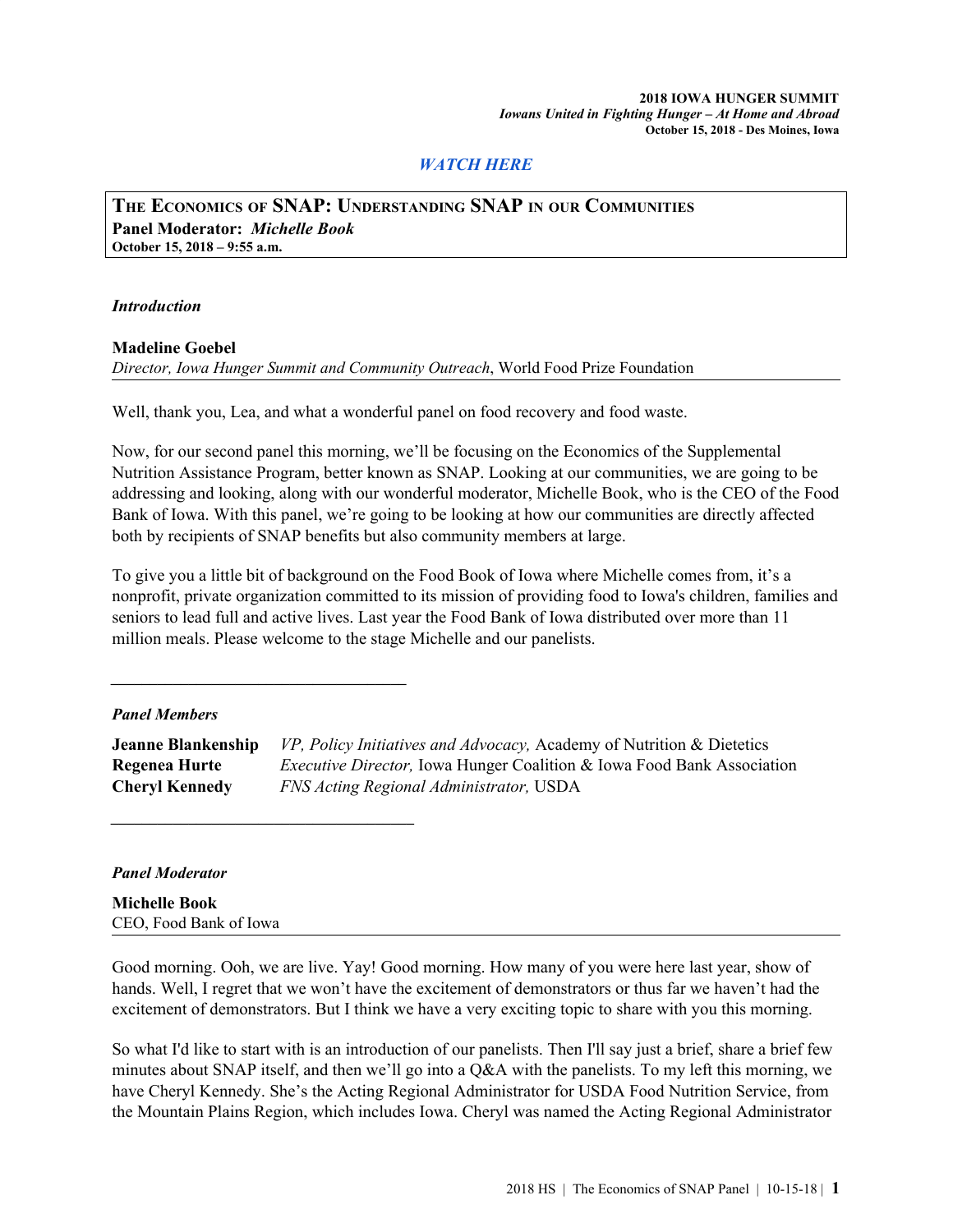in March of 2018, overseeing 15 Hunger Prevention and Nutrition Programs across this ten-state region. Prior to that, Cheryl served as the Regional Division Director of the Supplemental Nutrition Assistance Program, SNAP. She began her career with FNS in 1999, with the Regional Food Distribution Program. Since that time Cheryl has worked in the Special Supplemental Nutrition Program for Women, Infants and Children, also known as WIC. And she's been the Director of Public Affairs and Field Operations. Cheryl's competitive spirit as a champion barrel racer is clearly evidenced in her unyielding commitment to those she serves.

To the left of Cheryl we have joining us today, from Washington, DC area Jeanne Blankenship. She's a registered dietitian, nutritionist, and the Vice President of Policy Initiatives and Advocacy for the Academy of Nutrition and Dietetics. Jeanne is the visionary for the Academy's advocacy platform which focuses on professional issues for dietitians and nutritional professionals, as well as food nutrition issues for consumers and the community. Her advocacy work includes issues such as coverage and reimbursement for medical nutrition therapy, malnutrition, hunger, and food security, telehealth, and workforce demands. For Jeanne, nutrition is just part of her DNA, as she learned about growing, preserving and food safety at a young age from her grandmother who was a homemaker, economist in Oregon.

Last but certainly not least is Regenea Hurte. Regenea is the Executive Director of the Iowa Food Bank Association, which is made up of the Food Bank of Iowa and the other five food banks which serve the entire 99 countries of Iowa, and the Iowa Hunger Coalition. This advocacy organization is designed to bring together all hunger fighting voices into one very powerful, loud voice. And a year ago today it was announced at this very Summit. I'll put in a shameless pitch for any of you interested in joining that organization, please talk to Regenea after today's panel. Regenea has spent ten years advocating for individuals as an attorney in Virginia. Prior to joining IFBA and IHC, she was the Public Benefits Staff Attorney at Virginia Poverty Law Center and director of Virginia Hunger Solutions in Richmond, Virginia. A strong belief in the rights of all to truly have meaningful equality, justice, dignity and happiness has been evident throughout Regenea's career, and continues to fuel all of her endeavors.

Welcome to our esteemed panelists today.

Not very long ago I visited a mobile pantry, and I met a young lady, a single Mom. Her name was Cindy, and I asked Cindy, "Are you getting what you need at the pantry, and Cindy responded, "Yes." I also asked Cindy, "Do you know about SNAP benefits?" And Cindy exclaimed, "Yes, thank God!" She had recently applied and been awarded SNAP benefits. She went on to say—her elementary school son was with her—that because of SNAP benefits, she was able to buy him new shoes for school this year, which he proudly showed off.

SNAP is the largest program in our domestic hunger safety net. It's administered by the Food and Nutrition Services arm of the USDA and offers nutrition assistance to millions of eligible, low-income individuals and their families, while providing economic benefit to our communities. The Food and Nutrition Service works with state agencies, Department of Human Services here in Iowa, nutrition educators, and retail providers to ensure that those eligible for nutrition assistance can make informed decisions about applying and accessing the benefits. SNAP is the federal name for the program which used to be known as food stamps, because each state has the leeway to name the program whatever they'd like. Here in Iowa SNAP is also known as food assistance.

In order to qualify, an individual must have annual household income below \$19,296—\$19,296. (My starting salary when I graduated from Iowa State University in 1983 was \$19,600.) Or \$39,360 for a family of four. In Iowa, SNAP reaches over 175,000 households, serving over 372 individuals. In a state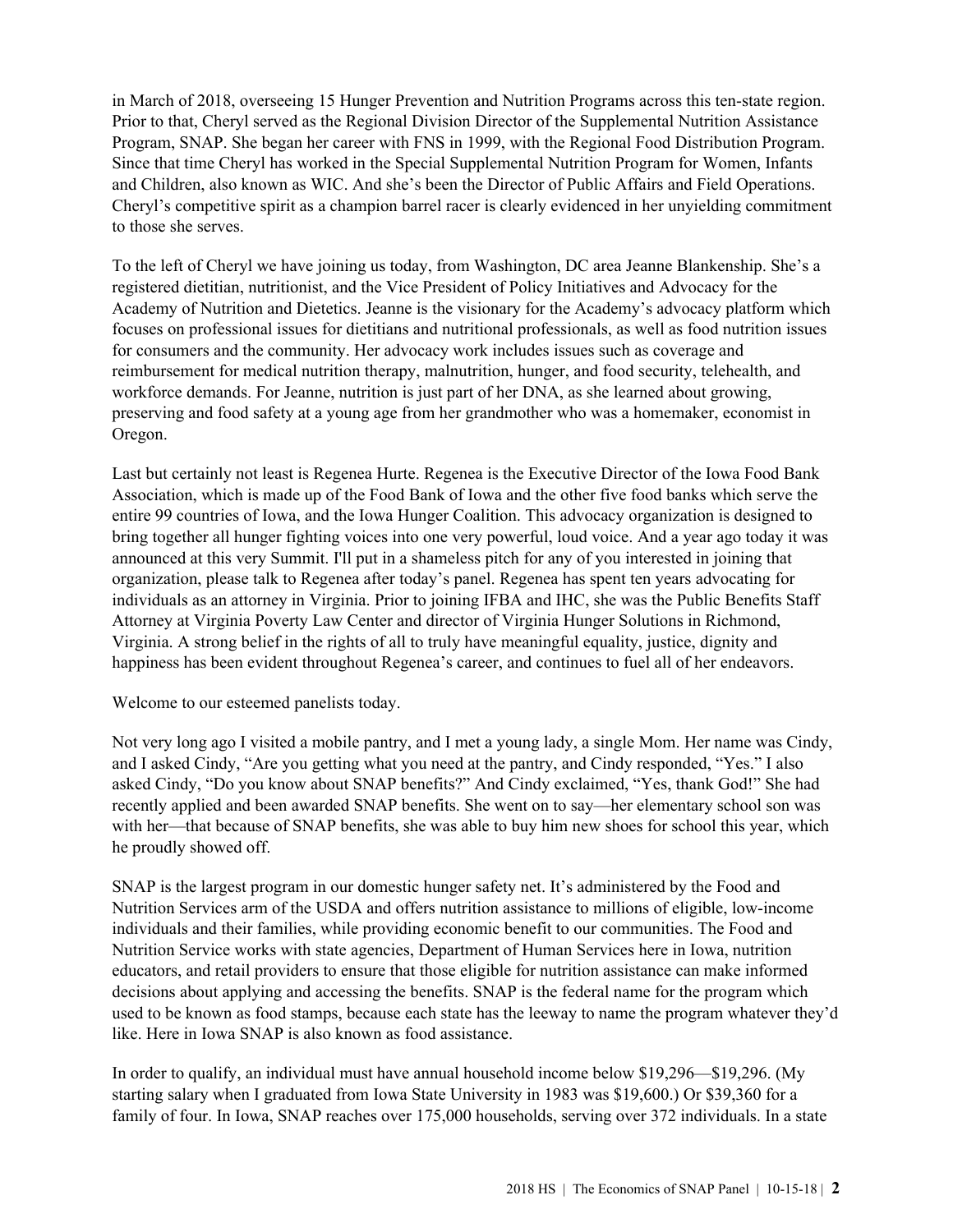where 12% of our population was at or below poverty with children, the children in our state, 15% of our children live at or below poverty. SNAP helps 1 in 9 rural households, 1 in 7 small-town households, 1 in 8 metro households afford healthy nutrition meals that they need.

Last year this panel focused on the myths and the biases surrounding SNAP. This year we'll take a look at how SNAP benefits families, seniors, children, veterans and the communities in which they live. To begin today's discussion, I'd like to invite each panelist to share a brief overview of the role that she plays in this system, and we'll start with you this morning, Cheryl.

Cheryl Great. Thank you so much. It's such a pleasure to be here. My role in SNAP started when I was about 5, and my role at that time was a consumer of the SNAP program. My father was in a very, very debilitating injury at work and was in the hospital for 11 months. So long story short, without the SNAP program, my Mom would not have been able to put food on our table for my brother and I.

> So fast forward just a couple of years, just a couple. I was selected to be the Director of the SNAP program for the Food and Nutrition Service. We have, as you had mentioned, we oversee ten states, and in that role I have three primary focuses, if you will. And that is customer service, integrity and self-sufficiency. And in customer service, what we're really trying to do is we are the compliance arm, and there's no question about that. We make sure that the program is administered accurately and with the utmost integrity with in compliance of all the federal regulations. But in doing that, we provide a high level of customer service and technical assistance to make sure that our partnering agencies at the state level are administering that program correctly. We'd much rather work with them to make sure the program is administered correctly than to go out and do a finding, let them spend the time on serving our clients.

> Secondly, we have an integrity role, and that is very widespread, everything from the client side, to the retailer side. We want to make sure that the clients are getting the exact benefits that they need, that's both[inaudible] just the right amount, not too much, not too little. So we have a very large integrity component to the SNAP program, making sure that our clients get the benefits that they need, not only in the amounts but on time. And when that's not happening, we work with our stakeholders, and we go through and we actually provide business process re-engineering if needed, to help them streamline their processes if needed so that the benefits can be issued not just in time but on time.

> And the third component is self-sufficiency. And when we talk about self-sufficiency from a SNAP perspective, it's not just about getting the job but it's about how we help clients live their daily lives to help them get a good nutritional start, as we know everything from being a young child. If you start with a good nutrition day, you're going to be able to learn better, concentrate better and focus better. And that goes all the way into helping our clients find well-paying, stable employment and helping them get around some of barriers that may provide that.

> We also have a component in SNAP, which is the nutrition education component, SNAP-Ed, which I know we're going to hear a lot more about today.

> So we have lots of different components around SNAP, and so my role in that is to oversee that our partners are administering those programs so that our clients get the best service that they possibly can at the end of the day.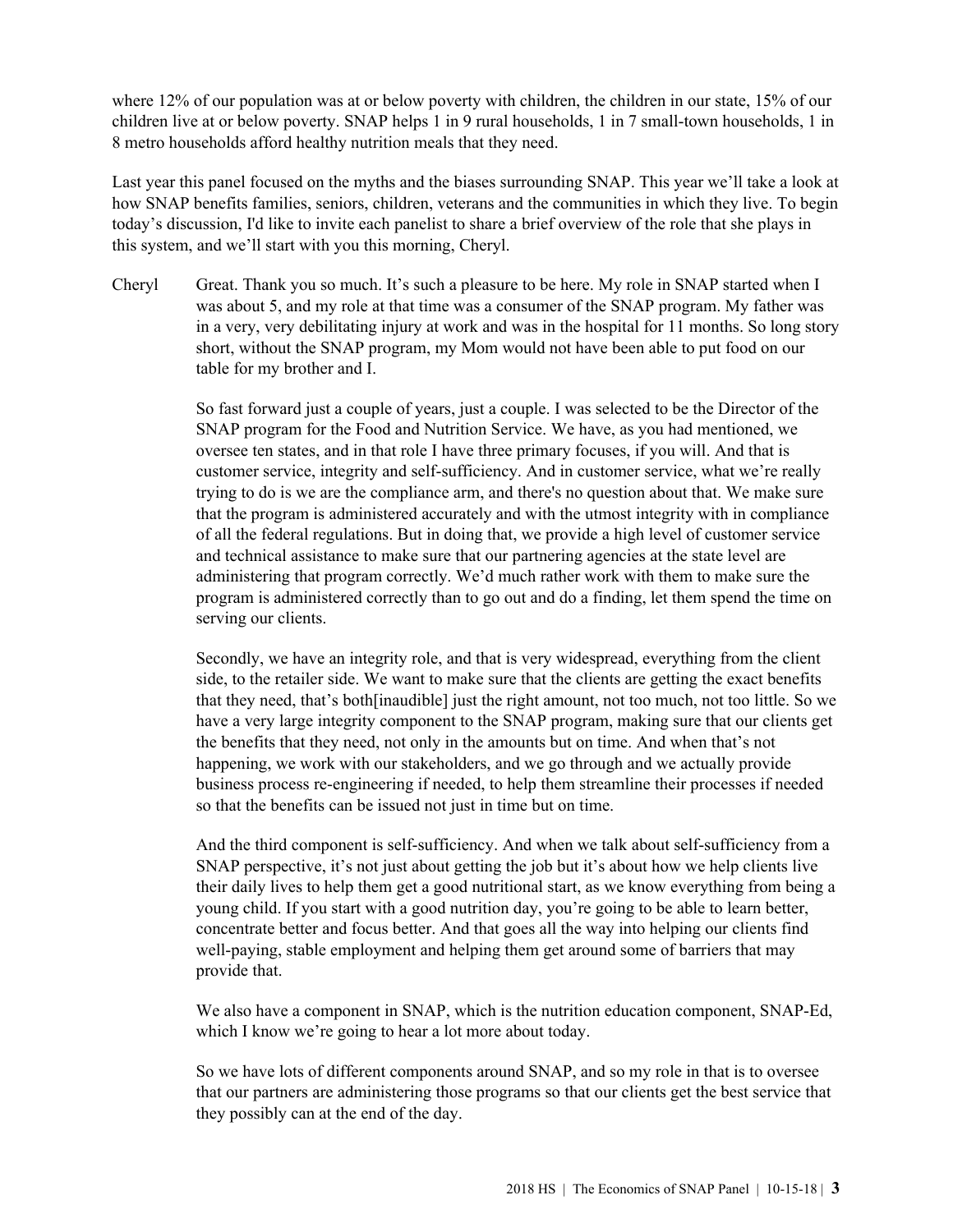- Michelle Thank you, Cheryl. Jeanne, we'd like to hear from you now.
- Jeanne Hard to pass the barrel racing. So I did grow up as a 4-H kid. My mother and my grandmother were 4-H leaders, and so I actually bucked the system a little bit and got to start participating before the minimum age level, which was really great.

When I was about 9 years old, my grandmother, who was previously mentioned, was an extension agent in Linn County, Oregon. And we went all over the state advocating for food safety and preservation. But she had me stand in front of the Linn County Commissioners, because as you know, with those programs the funding comes from a variety of different sources. So very early on in my life I learned to stand up and fight for these types of programs. And as I navigated my way through college, my grandmother was the one that encouraged me when I became interested in nutrition. "Maybe you should go talk to the folks over at EFNEP and see what's going on over there." So she played a central role in my life, and I'm very fortunate now to have gone through lots of years of clinical nutrition and working in a surgical environment, to now coming full circle back to policy and advocacy. And I can say that's really where my heart lies.

As an organization, we're very much committed to food, to agriculture and nutrition, and then to dietetics, and we feel like all of those things are obviously intertwined. When we think about SNAP, it's hard for us as an organization to separate it from SNAP education, because we feel like that education really does provide empowerment and tools for individuals to be able to maximize their resources. We have a very strong advocacy campaign both on the SNAP side of the Farm Bill as well as SNAP education. And we feel like our conversations with policy makers do bring in that education component. You just heard a great panel talk about food waste, and really from a system and retailers, we bring it back down to the consumer level, of how can individuals maximize their home economy and be able to use the food that they have to extend it to work with all the programs and benefits that they might be receiving?

So while we work on the Farm Bill and SNAP and SNAP-Ed, we just as much champion those other food security programs that round out that safety net. So it's not just even food programs, thinking about Medicare and Medicaid as components of that safety and looking at social determinants of health. We spend a lot of time in the regulatory environment trying to help navigate that balance between just enough regulation to make sure that the programs are being run with integrity, that we have the data and the numbers that we need about participation and outcomes. That's a side, I think, of the work that we do that's often overlooked. Everybody knows about legislation and advocacy that way, but the regulatory piece is so important, and making sure that organizations come together and share a voice is one of the things that I think our organization does particularly well.

- Michelle Thank you. Regenea.
- Regenea Thank you. Good morning. Oh, it's certainly a pleasure to be here. I am proud to represent the Iowa Food Bank Association, which works with pantries and soup kitchens and churches and other nonprofit organizations to provide direct assistance to individuals who are food insecure, whether those are families, whether those are children, whomever that might be. They can depend on going to the food banks, to the pantries, to the organizations that we provide supplies to, to be able to get those things that they do need.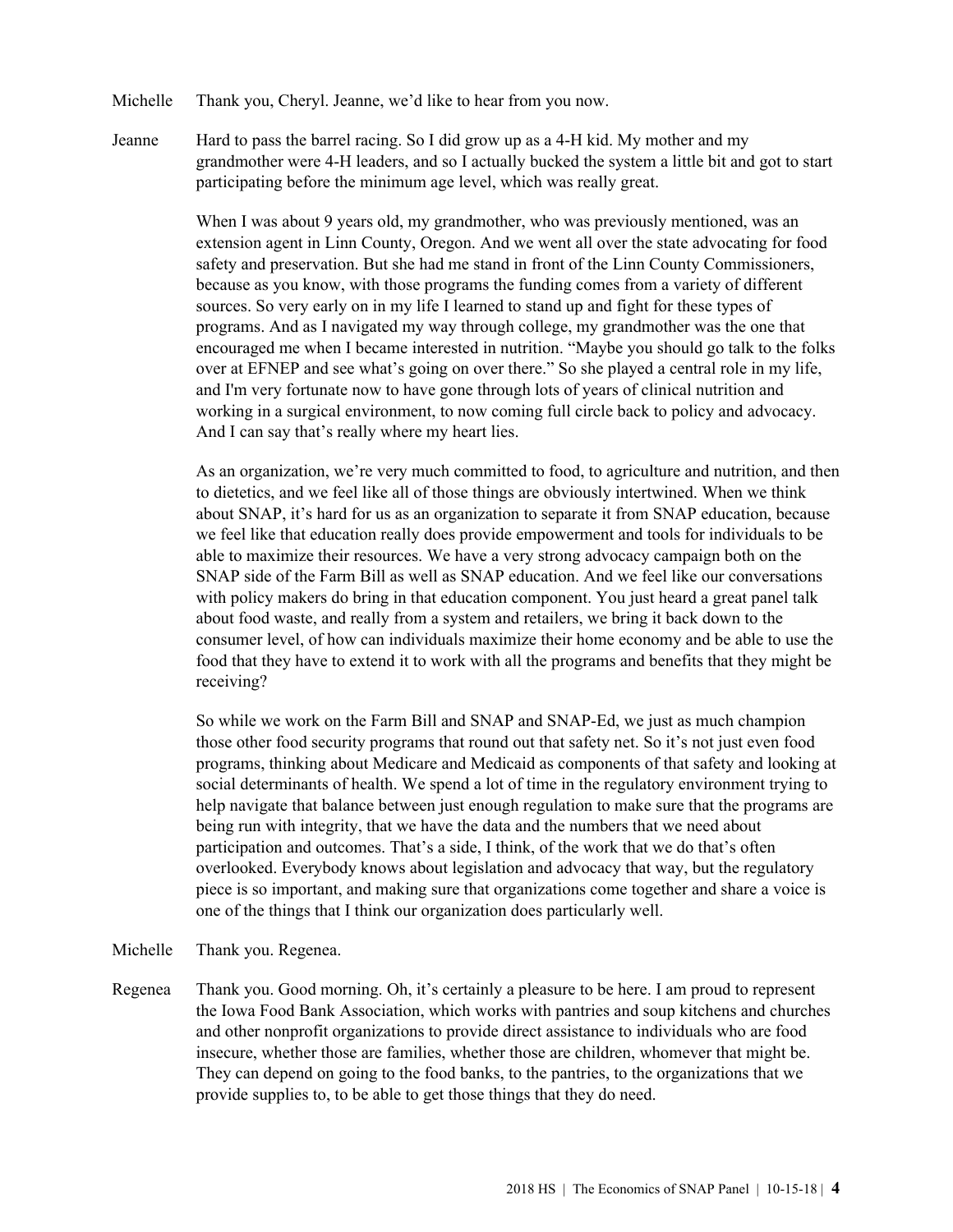We have food banks throughout the state, and we are certainly very, very pleased to be able to serve those agencies that are serving the folks that are facing food insecurity and hunger. The Iowa Food Bank Association also runs the SNAP outreach plan for the state of Iowa, and that covers all 99 counties; because, as I'm sure we all know, there is not one county in the state of Iowa that does not face hunger. And so certainly we are pleased to be able to reach out and provide information, provide education, provide application assistance to those who are in need of food assistance benefits. And that comes in an on-ground fashion where we attend various community events, and we go to senior centers and we go to churches and we go to community days. And we'll go anywhere, basically, that will have us, to make sure that we are able to provide that assistance to folks who want to apply for food assistance.

And we also have a hotline that allows individuals to call in from the comfort of their home to be able to complete those applications. And just so that you have it, that phone number is 855-944, FOOD, F-O-O-D. That equates to 3663 on your telephone keypad. Individuals can call that number between 8:30 and 4:30, and they will be able to speak with a live operator who will assist them, walk them through the process of submitting that application. And then those applications are in real time submitted to DHS, and DHS takes further action, DHS being the Iowa Department of Human Services. So we are certainly very pleased to offer that program and to work in a direct-access way.

We also work with the advocacy and the legislative part of it, advocating on behalf of those clients who face food insecurity as it relates to the Farm Bill, as well as it relates to the state policies that are regarding food access, making sure that they understand that, you know, many of the things… Like Michelle said, we focused last year on some of the myths and things that still permeate the societal consciousness. We need to make sure that people understand that hunger does not occur in a vacuum. Hunger is not as a result of some deficiency of character. Hunger is a result of circumstances, circumstances that anyone of us in this room could face at any given point in time. And so we make sure that they understand that these are real people.

We know that Iowa has one of the lowest, if not the lowest unemployment rates in the country. But still we have approximately 10% of our population that need to depend on food assistance in order to put complete, nutritious meals on the table. So it's not as easy as saying, "Get a job." That's not the answer. There are other barriers and issues that we have to address in order to be able to come up with a real and legitimate answer to ending hunger. I'm always so proud to say, "We are working to put ourselves out of business," and we are doing a really good job at it.

The Iowa Hunger Coalition is a broad-based advocacy organization, and our focuses are: education, collaboration and advocacy. That's what we do. We make sure that our elected representatives know that hunger is an issue, it impacts not only those folks who are facing hunger, but it impacts our education system, it impacts our medical system, it impacts our healthcare, it impacts our industries. If you're hungry, like we said before, you can't focus, you can't learn, you can't think, you can't work. It impacts all of us. And because it does legitimately impact all of us, it's going to take all of us to come to the table and lend our voices, and come up with a multifaceted, broad-based, true and effective end to hunger.

So I will copy Michelle's pitch. Certainly if any of you want to become members of the Hunger Coalition, we would welcome you, because we know that, as long as we stay in our own siloes, we are never going to come up with a definitive answer, a comprehensive answer.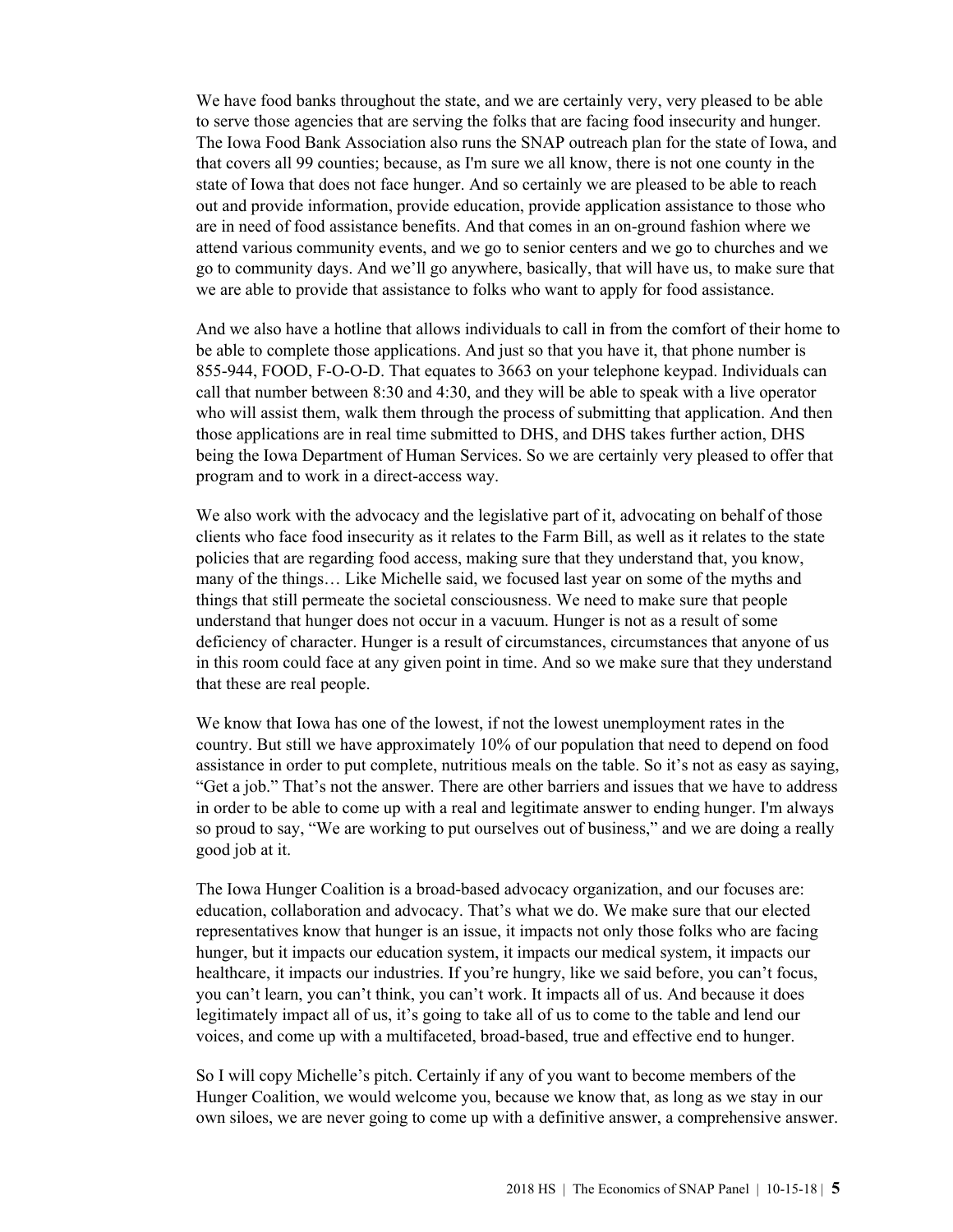We have to share all the information that we have and gather information from all of the other entities who are interested—because everyone should be interested in alleviating hunger.

Michelle Thank you, ladies. Well, something Jeanne said took me back to my childhood. I was the child of a generation of victory gardeners and spent most of my summer working in my family's garden. I swear at times my parents procreated to have free labor for the garden, and I complained about sitting under the tree shucking corn or snapping green beans. Now I realize my parents needed to do that to feed a family of six.

> So where we used to be a society that gardened and preserved the bounty, a lot of that's been lost. Families, parents are working several jobs to make ends meet, trying to balance kids and family. Jeanne, can you tell us how SNAP helps families receive the nutrition they need in today's world?

Jeanne Sure. So I think it's a great point that our ability to prepare foods has changed and is very individual to the family itself. It's erroneous to think that individuals in this certain economic condition or other environmental conditions that they're in have any more or less time than we do as busy women to care for their families and prepare meals. There's been a lot of advances in technology and the types of food products that are available. And we've seen this resurgence at the same time of individuals having access to community-based gardens and other programs and services.

> I like to think of SNAP, and when you think about putting together a puzzle, most of us were taught that you start with the frame. You start putting the borders together. You get the corners, and you build on that. And once you have that framework, then you can build on the inside of the puzzle. And SNAP is a lot like that. It's the framework by which the other food access programs can build upon for a very specific group of individuals. Certainly those that qualify for other feeding assistance programs that have higher income maximums may not need that same framework. But for this group of folks, it really puts together the opportunity for them to have a balanced diet, and to receive the macronutrients that they need in appropriate ratios.

One of the speakers on the last panel mentioned that some of the donations that they get are very much on the breads and pastries and carbohydrates. And the food bank system over the last 20 years has really done a fantastic job at looking at food quality and the types of foods that are distributed through their program being balanced in their approach. You may not have that same level of… I hate to use the word "control," but the same level of adherence to nutrition in some of the community-based programs, faith-based programs, and others that are offering food, or simply individuals sharing food. It might be that, oh, you've got extra rice, or you have extra corn, those kinds of things. But we know that people need protein, and those tend to be expensive sources of nutrition and probably the most difficult for us in terms of putting that puzzle together.

So for us, having that opportunity through SNAP to say these are the important things that you can put together and purchase through your SNAP benefit, and then to build upon that with the other sources that you might be receiving in terms of food access. So again, it provides that. And through SNAP education and EFNEP programs, there still is that opportunity to help empower families to prepare foods to understand that balance and not have to face that decision if they're a senior, whether or not they're going to treat an illness,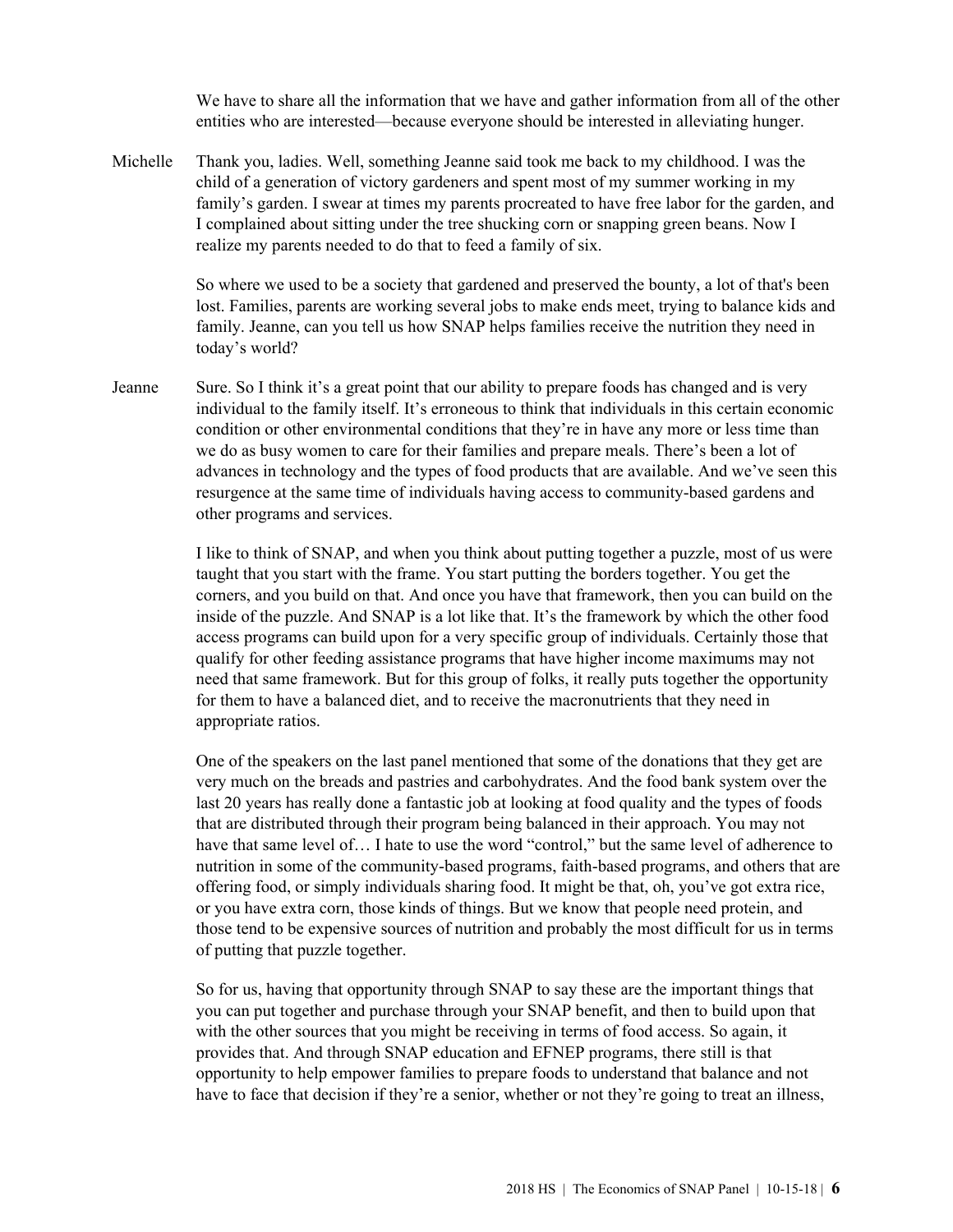whether they're going to buy diabetes medications and supplies or eat. That treat or eat concept is really important.

I was mentioning earlier in a conversation we had about the older Americans Act\_\_\_ programs and congregate meal dining, home-delivered meals. Those are really great programs, but they provide one third, of what a senior might need for the day. So programs like SNAP are going to allow those seniors to really go a little bit further and to gain more nutrition over the course of the day, and not try to take half of a meal from lunch and make it hold over until dinner. Fruit and vegetable programs are great—we advocate for those all the time—but your whole diet can't be fruits and vegetables and grains, unless you're being very smart about your proteins and plant-based proteins.

But my point is that it takes that entire puzzle. It takes all of those pieces being put together for adequate nutrition, and SNAP gives us the opportunity and the base to be able to do that.

- Michelle Regenea, I know that making certain children have the nutrition they need to learn and grow is a particular passion of yours. When you think about, those of you have children, you think about an average elementary class size around 20, that 3 of our child's classmates suffer from food insecurity. That's a frightening thing to me. Can you tell us, Regenea, more about the link between food assistance, also known as SNAP, and educational outcomes in our classrooms?
- Regenea Absolutely. Nutrition has long been established as a critical determinant in academic achievement and outcomes and learning. Forty-three percent of those currently receiving food assistance here in Iowa are children—43%; 40.5% of our children here in Iowa, qualify for free and/or reduced lunch, which means they're between 160 and 185% of the federal poverty level. That is a significant thing. And that is something that certainly does, have significant impacts on their ability to learn and to retain information. Studies have long shown, that children who face food insecurity are more likely to have to repeat grades, that their testing scores can be anywhere between 1 and  $3\frac{1}{2}$  points lower, than those who do not face food insecurity. That if children who had been on food assistance discontinue that at any point between kindergarten and third grade, it impacts not only their math scores but their reading scores. And the studies also confirm the flip side, that children who have consistent access to food assistance, and to those types of nutritious foods and the proteins that are going to be most important, do better, performance-wise. Reading and math scores go up approximately 3 percentage points in those children who have consistent access to food versus those who are food insecure, continue to be food insecure.

Testing with the intelligence scales and the wide-range achievement scales show that both younger kids and teens, who are food insecure, score much lower than our counterparts. So it's not simply the elementary school children, it's not just the toddlers, but this is going into our teen years. And the studies have also demonstrated that that changes if there is consistent access to food. It has also demonstrated that where the benefit levels are higher, those performance outcomes increase even more. That, in conjunction with the studies that show that generally the more benefits that people have or the more funds people have with which to purchase food, they then tend to go to those more healthier options, the more protein options, the fresher fruits and the vegetables. And so not only is this a question of having the access, but at what level do we have the access? Because increasing those levels increases those performance outcomes.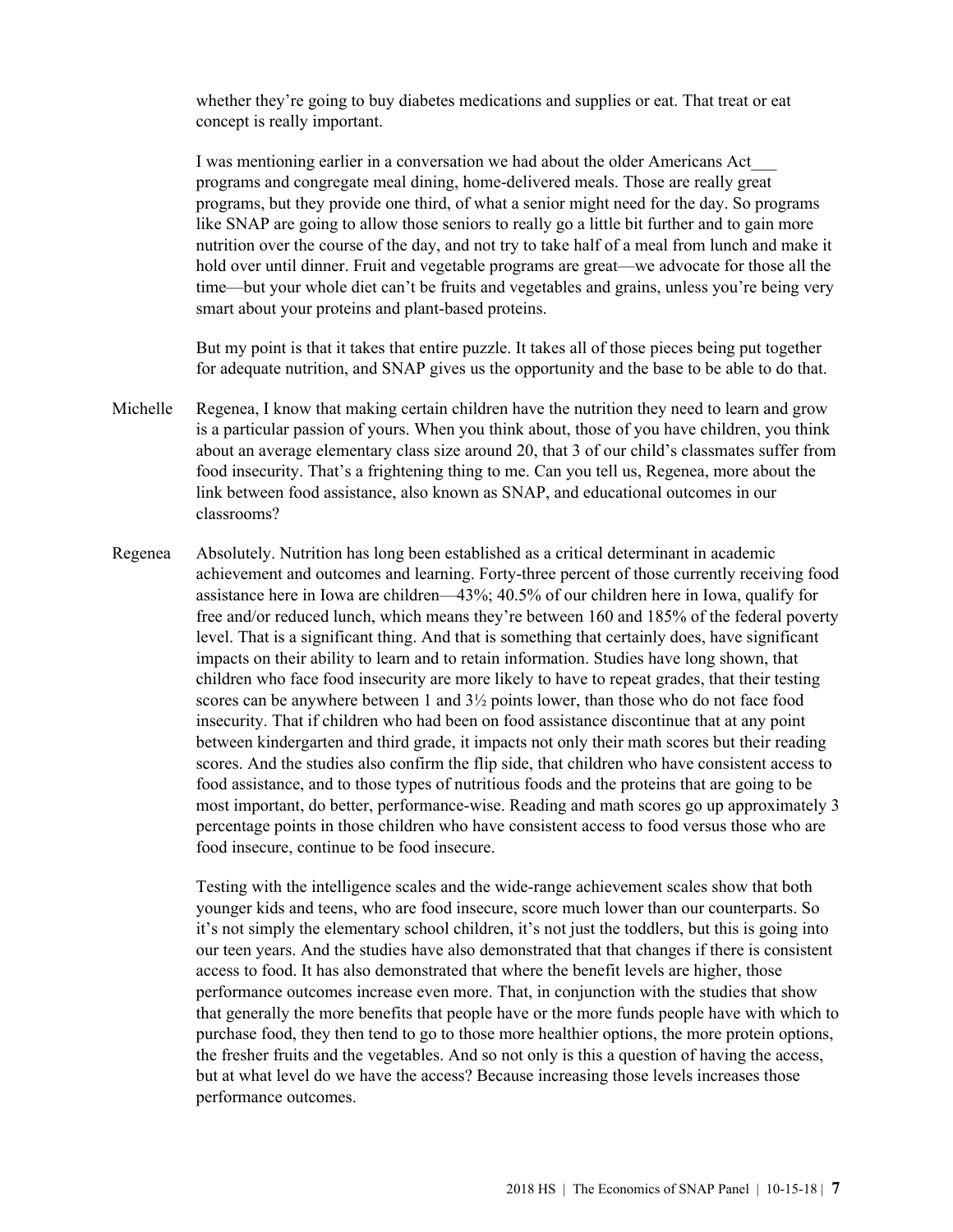And so certainly it is critical, not only to those children, because of course those children what, grow up. And so if you've had a better foundation and you're able to perform at a higher level as a child, as a younger child, then certainly that leads to better and higher academic performances and academic attainment, as you continue to go forward. If you are performing better, then you're able to perhaps get into a better school. If you're into a better school and you can still continue to perform better, then perhaps that opens doors to have better jobs and more access. If you're having more access and more jobs, then you can truly be lifting people out of poverty.

And so it is critical that we understand that, not having that access is impacting our skills gaps; it's impacting the ability to be able to do the things that we need to do. And we all know, we have that experience. If you don't have your morning coffee, if you don't have your morning bagel, if you don't have your morning egg, you just can't quite get to that level, that you need to get to to be the most productive and the most energetic and just be the best that you can be.

And so certainly if, as adults who are much more able to control and contain our actions, what can we expect of our children if they have to focus on the fact that they are hungry? They can't do what they need to do. And so that connection is absolutely critical, and we need to continue to work to ensure that people know that hunger is a foundation. It's a building block for everything else. And so that connection is certainly very, very critical, and we need to make sure that our legislators, our electeds, our anyone who's involved is realizing the importance of not being hungry in that academic achievement and attainment.

- Michelle Thank you. Cheryl, beyond the immediate help that SNAP provides to families, when a senior citizen or a single Mom uses that EBT card at a convenience store or a grocery store, how did those benefits multiply through that community and that local economy?
- Cheryl I think that's a great question. I do like to look at SNAP as a framework. I think SNAP also in regards to impacts it has on the economy, is like when you throw a stone into the middle of a pond and those ripples just keep going out. And I like to think about the economic impacts in that way.

And so if we were to go on a journey with those ripples, let's start with the client first. So I go in, and I spend my benefit at the grocery store on food. What that's done for me is that's allowed me to use my other funding resources, because I have a pretty tight budget, I can now use the other funds that I have to purchase things like childcare, medicine, new tennis shoes for school. Maybe it's a new shirt that I need to do to participate in a club. It helps me stretch my dollars, because I now have food dollars in there.

So then I spend that at a grocery store. So at the grocery store those benefits are spent at farmers' markets, grocery stores, convenience stores, retailers of all sizes. And that then impacts into the economy. And what we can say is that for every dollar of benefit that is spent, it really injects about \$1.79. So a nicer way to say that or a more impactful way is—for every \$5 that I spend as a client, I am providing \$9 of money into the economy through being able to purchase other things, through helping the retailers participate in the whole rest of the food system. It goes down into the trucking industry, into the farming industry.

And then let's also take it into the farming industry, as you had mentioned earlier. We have a program here in Iowa, and several states as well, Double-up Food Bucks. And what that does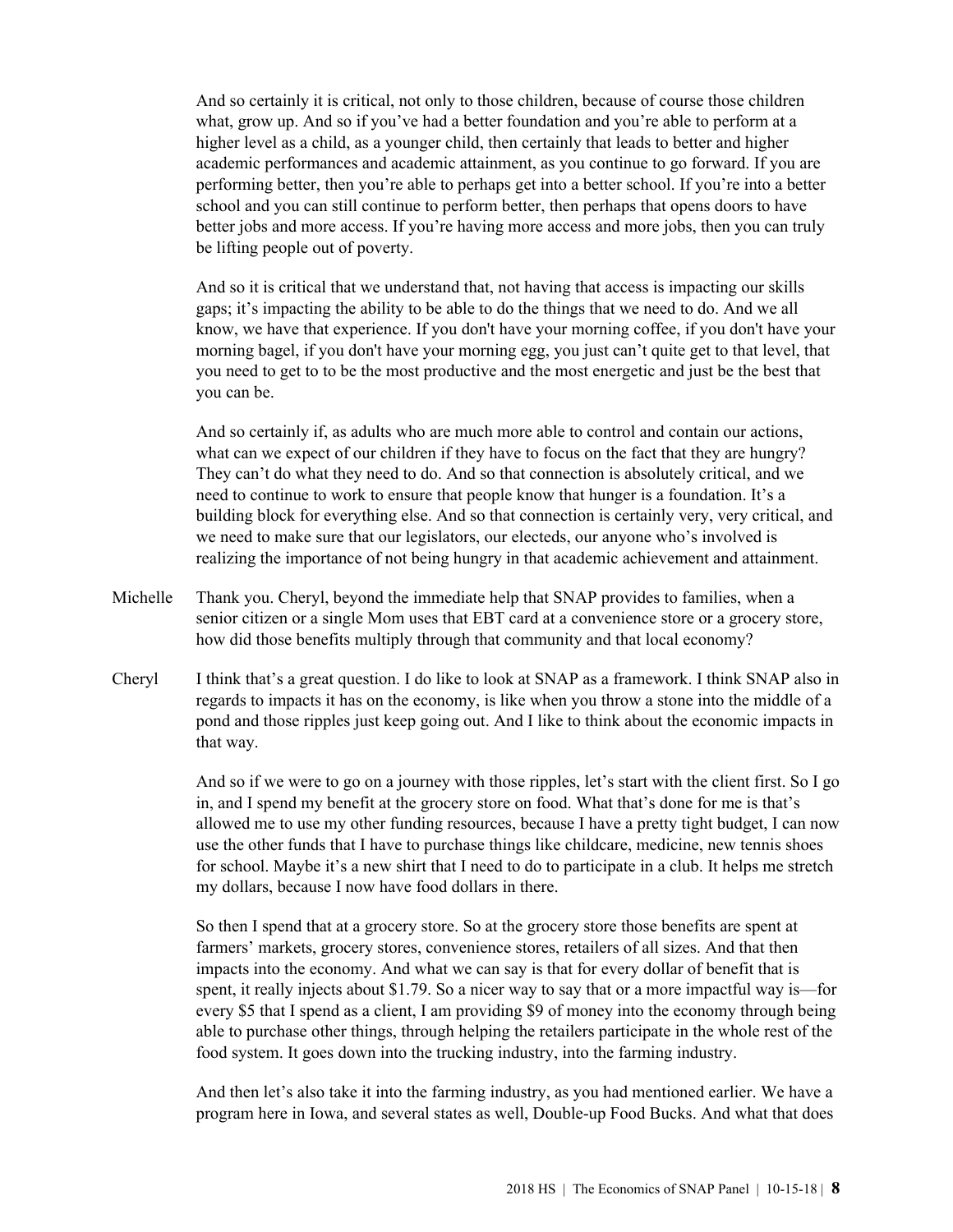is I can spend up to \$10 of my benefit money—it's matched with \$10. So now I'm able to spend \$20 into the economy and helping the farmers grow. So it's threefold. It helps me as the client stretch my dollars. It helps retailers and farmers improve and increase their revenue streams, which then increases the economic impacts downline. And it also keeps those dollars into the Iowa economy, both the food economy and the outside domestic economy.

From a national perspective, the impacts of SNAP are... We injected approximately \$63 billion into the economy. So you multiply that out, and the impact on jobs is about, for every \$1 billion spent into the economy, on the low side it creates about 9,000 jobs—that's on the low side. So if you multiple that out by \$63 billion dollars that is put into the economy, that's over a half a million jobs that SNAP creates just by its processes Just by spending that EBT, putting that EBT card at the retailers and then how it spreads out. So it's a great ripple effect on several different levels.

Michelle Thank you.

Jeanne Can I add to that also? Also, I think one of the economic impacts that oftentimes we don't talk enough about, and we probably need more research and studies, but just looking at the health and wellness component and the impact on healthcare costs and chronic disease. Because as we provide these foods and services and access to food for individuals, then it is directly linked to whether or not they're going to need certain types of healthcare or be more susceptible for certain chronic diseases. And that aspect of it seems to often be left out of economic conversations. It's something that we talk to policy makers about a lot, because going back to, it's not just about providing foods that eventually will lead individuals to have more chronic disease by the very nature of the foods that you're providing. It's about providing them access to foods that allow them to live a healthy life so that they can avoid those chronic diseases.

> And I think the other economic side of it, is we talk a lot about the training component in the Farm Bill and looking at employment. Certainly just with children in schools being more attentive and having better academic outcomes, if you're an individual that's seeking employment and you're a SNAP beneficiary, then that same food is going to allow you to be more productive in the workplace as an adult. And as we think about what it takes to be successful in employment, that's a huge piece of it. And so the benefits are not just in childhood. They're across the spectrum. And I do think that the economic piece of it is a really important conversation, looking at it both locally, nationally and tying it back to healthcare costs. Because that healthcare cost for a local entity or a state is a major consideration of their budget. So anytime that we can link those two programs and say—if they participate and receive this information, receive food access, that there's going to be a reduced healthcare cost—that's beneficial for the states.

- Michelle Thank you. Jeanne, that leads me right into another question. You represent and work with over a hundred thousand nutrition and dietetic professionals across the United States. How do they use SNAP as a tool in their nutrition tool chest?
- Jeanne Sure, so I think with over a hundred thousand professionals, we have people working in a variety of different settings. Certainly here in Iowa with Doris Montgomery, you guys have a really great network that's been established and is a model for other states. But we're very proud to see our members serve in those types of positions, either through EFNEP, SNAP education, or other safety net program. Some of the biggest advocates for SNAP and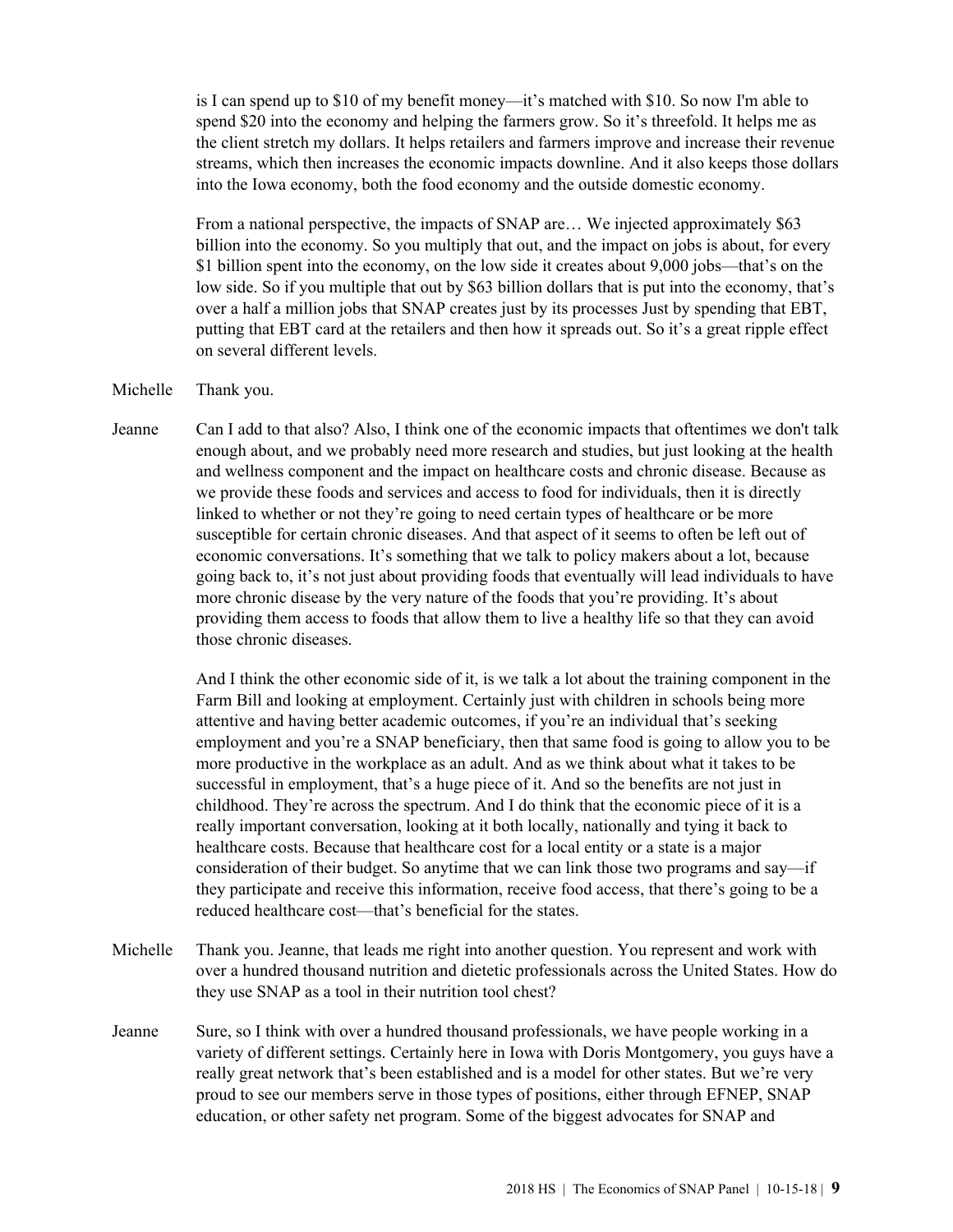SNAP-Ed are actually those members in our organization that work in child nutrition programs, because they see firsthand that, if you don't just provide one meal a day or just, you know, \$135 a month of food, but if you really give children access to breakfast, lunch, after-school programs, fruit and vegetables, if you do backpack programs on the weekend, they see the comprehensive need for the family needs to be met. For the entire component of their food to be systematic, if you will. And so they are huge advocates for SNAP and build upon that.

And of course our dietitians that work in public health settings recognize the importance. It's one of the first things we do when we do a nutrition assessment is to look at food stability, and to look at economic stability with regards to the social determinants of health. And making sure that, as we provide counseling and education to that individual, that we're looking for opportunities to give them additional food, to do better with the food that they do have, to understand purchasing and storage. So as an organization, we try to do a lot on the advocacy side, as I mentioned earlier.

But we also then want to provide professional development and training for our entire membership. And so you'll see at our meetings that we're constantly providing education and pulling in our experts that work in these programs to help train other dietitians to be ready to the call to action. Certainly you see them, dietitians working in food banks, we're proud of the work that they've done there in terms of helping to provide healthier options and putting together kind of that broader nutrition's perspective from the packages that are being distributed.

- Michelle Thank you. Now, Cheryl, you just talked about using that EBT card at a retailer. And so often we think of SNAP benefits as that EBT card, yet I know that EBT or excuse me, I know that SNAP is much more than the EBT card and that there's very important education and training program associated with SNAP. Can you tell us more about that and how Iowans could access that program?
- Cheryl Sure, so we call it through SNAP Employment and Training Program. And first, like you said, it is more—the SNAP program has a lot of components, so it's not just about the food. But I want to be clear when we talk about the Employment and Training component of it, we know and have mentioned earlier that a lot of the SNAP clients are children, elderly and the disabled. And for those, we for sure, absolutely we want to make sure that they get the food assistance that they need.

So when we're talking about employment and training and work requirements in the SNAP program, we're really focused on the able-bodied adults who are not employed at the time or are underemployed. So what FNS does is we take on a funding role for employment and training programs. And so this is how it works.

We work with employment agencies, Workforce Development partners, and actual employer organizations as well. And we work with the state agency, in this case the Department of Human Services, and they partner and contract with employment partners who provide different kinds of employment and training components. And that can be anything from job search, job readiness, actual specific employment skills, or short-time trade skills.

Those partners then provide that training and those services to our clients using non-federal funds. Then we pay the state 50% of what those people who are contracting those services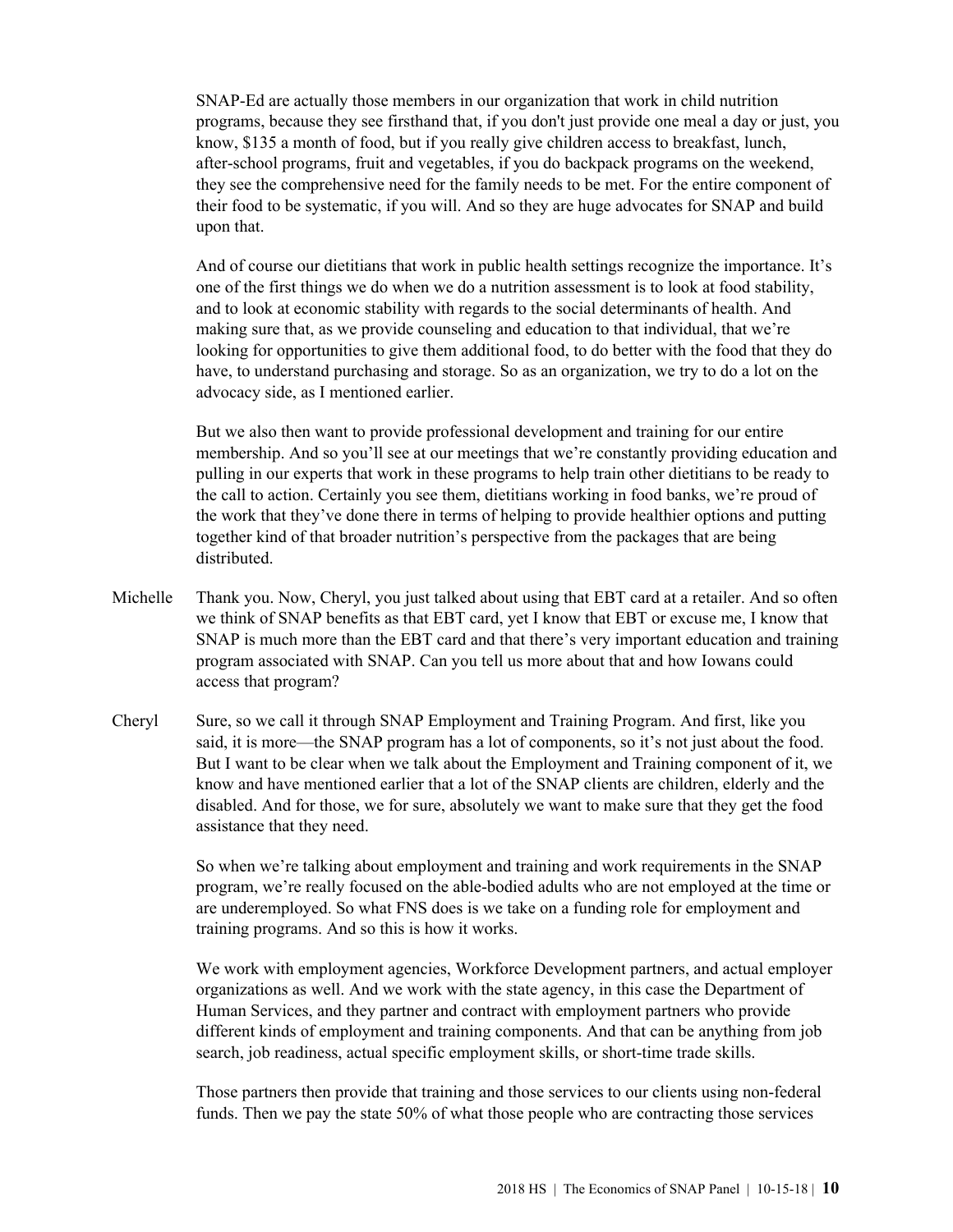for. So if I'm a contractor and I'm providing training, I can submit a claim to the state to get reimbursed for 50% of that training. So for me, as a training provider, I can then not only can I help, say, 10 people for easy math, I can now help 20 people. So I've been able to expand my reach that way.

We also know that not all but some of our SNAP clients are hard to place. They've had some challenges, whether that be underskilled, disabilities, homelessness, drug abuse, substance abuse, separation. So a lot of those kinds of things are hard to get employment sometimes. And so the state will oftentimes contract with community-based organizations who actually provide some of those services. So some of those services will help people get employment stable, by teaching them skills like—what happens when my car breaks down and I still have to get to work? What's your plan? So they will help those clients already have a plan for those. Or what happens when I wake up and my child has a stomach ache and I can't get them to school. Who's your backup? So they help them work through those things so that they are employable when they go to get those jobs. And those kinds of things and those training programs and job search training skills, interviewing skills, how to dress best skills. All of those can be provided through these programs.

In Iowa here, 65 of 99 counties through the Iowa Department of Human Services are running employment and training programs. In Iowa that includes 9 community colleges and the Iowa Workforce Development service. And the community colleges are providing over 60 different certificate programs, and that's including lab support help, well-being, bookkeeping, nursing, CNA assistance. All of this is very challenging work, but it's targeted to be short-term, skill-building so that people can get employed and to help bring themselves and their families out of poverty and put them on the road to self-sufficiency.

So ENT, although it is working with a lot of different pieces of the work spectrum when you think about getting them employment-ready, employment-sustainable, it really does work. And there has been so many great success stories, but one in particular that is close to home here is—There was a woman who, she went to the Cedar Valley Iowa Works Program, and she had been unemployed for seven years, sometimes working on short-term food service minimum wage jobs. And she heard about the Employment Training Program and said, "Yes, I qualify and I want to be a part of that." So she was able to go through the Hawkeye Community College and get her certificate as a CNA. She passed and she was top of her class. She passed the state boards, and she very quickly was hired by a healthcare provider starting at \$12.60 an hour. And that was just the beginning for her. And so with that she has decided to continue to pursue her healthcare career and is advancing. And her commentary is, "I could not have done this without the help of the SNAP Employment Training Program, because not only did you give me the confidence and the hope that I could do it, but you provided transportation, scrubs, fees for testing so that she could make the test." So it provides all those things to help her get on her feet, so she was a great success story right here out of Iowa and the great program that they run.

- Michelle Thank you. Well, continuing on that theme, Regenea is our resident Iowan on the panel. We've talked a lot this morning about how SNAP benefits at a high level, how SNAP benefits our state. Can you talk just a little bit in the few minutes we have left of how you've witnessed SNAP benefiting Iowans and Iowa communities.
- Regenea Absolutely. I will start with the retailer portion of it. As of 2017, which is the latest data available, there were 2,944 SNAP retailers here in the state of Iowa. They redeemed over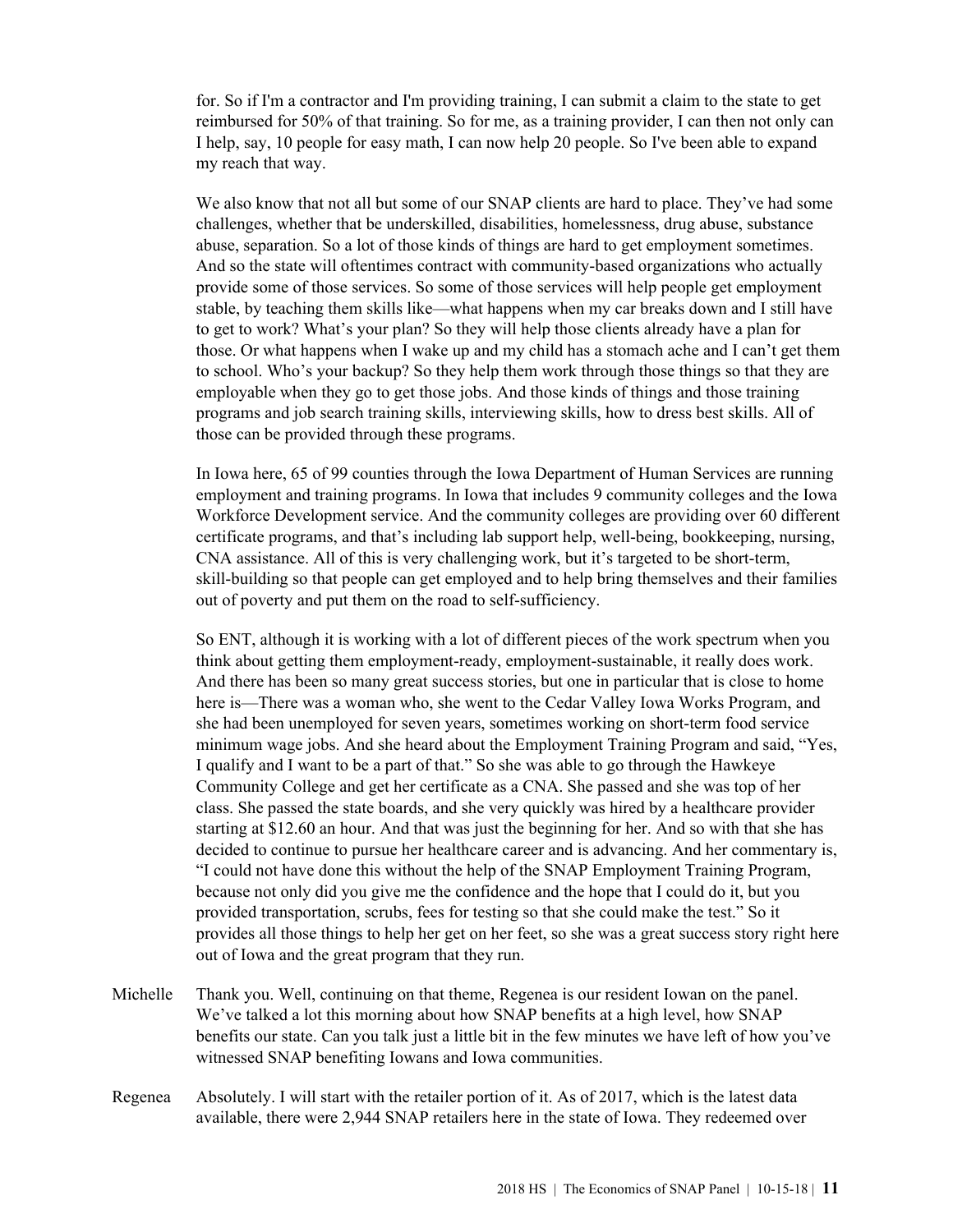\$485 million dollars of SNAP benefits, almost a half a billion dollars, that came here to Iowa specifically as a result of the food assistance program. And so that is critical, especially when we have many of the SNAP retailers who are in rural areas who may be one of the only retailers in those particular areas. And so food assistance clearly provides a huge benefit beyond the individual who is receiving those benefits.

Much like you just said, I met a young lady at the State Fair this past year, and this story has an up and a down. But the up portion of it is that she was able to get food assistance benefits which freed up some of her income. She was able to get more consistent transportation, which allowed her to be able to work more hours at her job, which then allowed her to show how well she could perform on her job, which then turned into a full-time job, which then turned into being able to get academic assistance, which then turned into being able to gain more skills with the education, which then turned into being able to find a better job, which then turned into her being able to be self-sufficient. And now she understands that process and that cycle, and she now volunteers at her church when there are food distributions, to be able to help other folks on that same road to self-sufficiency.

And so it is just an amazing state builder, because when you have that security in knowing that you do have that food, the family is stronger. When the family is stronger, the community is stronger. When the community is stronger, then the state is stronger. And so certainly the impact of food assistance goes well beyond the individual, and it impacts all of us here in the state.

- Michelle Wow. I learned a lot today. I don't know about all of you. We have just almost less than a minute left. If each of you could just a brief thought, what last few words would you leave with us, this group?
- Cheryl I would just say that it takes all of us working together to eliminate hunger, and all of us have an impact on it.
- Michelle Jeanne.
- Jeanne I would just say to extend on that, we all have a voice, and it's very important that we exercise that voice, that we use opportunities with local, state and federal policy makers to talk about this issue, to talk about the solutions. I'm glad you talked about myths last year, because I think having those discussions about a lot of myths that are out there regarding the SNAP program, what it is and what it is not, are conversations that you all could have and would be very impactful, and make a difference in this space.
- Regenea And just to piggyback off of that, the down part of that story was that young lady did want to tell me her name, because she was ashamed that she had even had to have benefits. So it is critical that we raise our voices and make it clear that these folks who are on food assistance are not bad people. They don't need suspicion. They need support, and that's something that we can all do.
- Michelle Well, I thank you this morning for your attention, and I thank the panelists for this great information. And I know you're going to have an exciting remainder of your day. Thank you for having us here today.